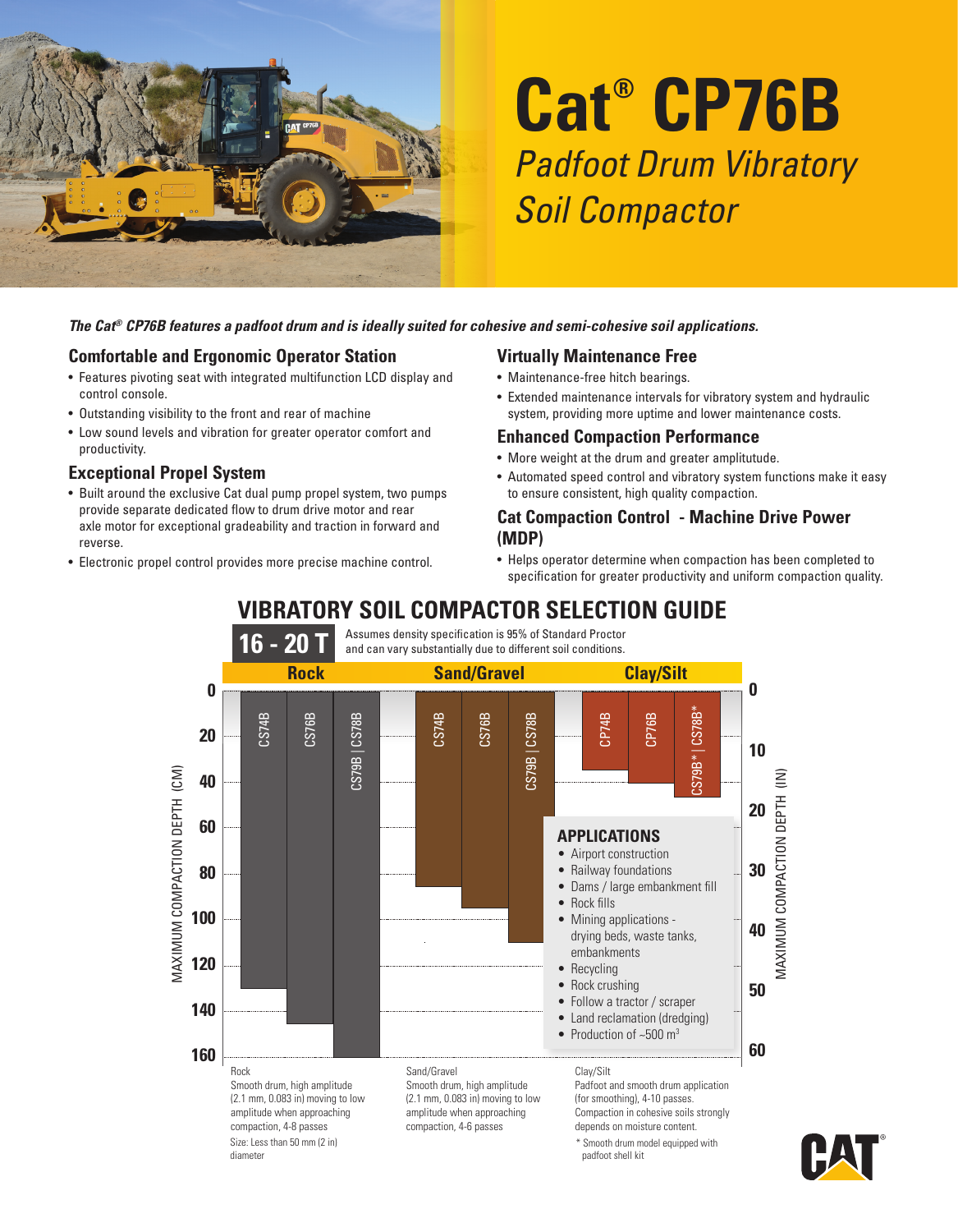# **Cat® CP76B Padfoot Drum Vibratory Soil Compactor**





| <b>Dimensions</b> |                                 |                   |            |  |  |
|-------------------|---------------------------------|-------------------|------------|--|--|
|                   | Overall Length                  | 6.13 m            | $20.1$ ft  |  |  |
| $\mathfrak{p}$    | <b>Overall Width</b>            | $2.37 \text{ m}$  | $7.78$ ft  |  |  |
| 3                 | Drum Width                      | 2134 mm           | 84 in      |  |  |
| $\overline{4}$    | <b>Drum Shell Thickness</b>     | $40 \text{ mm}$   | $1.6$ in   |  |  |
| 5                 | Drum Diameter (over pads)       | 1549 mm           | 60.9 in    |  |  |
| $6\phantom{1}6$   | <b>Maximum Overall Height</b>   | $3.11 \text{ m}$  | $10.2$ ft  |  |  |
| 7                 | Wheelbase                       | 2.9 <sub>m</sub>  | $9.5$ ft   |  |  |
| 8                 | <b>Ground Clearance</b>         | 448 mm            | $17.6$ in  |  |  |
| 9                 | Curb Clearance                  | 534 mm            | $21.0$ in  |  |  |
|                   | <b>Inside Turning Radius</b>    | 3.68 <sub>m</sub> | $12.07$ ft |  |  |
|                   | <b>Hitch Articulation Angle</b> | $34^\circ$        |            |  |  |
|                   | <b>Hitch Oscillation Angle</b>  | $15^\circ$        |            |  |  |

| <b>Padfoot Specifications</b>       |                     |                        |  |
|-------------------------------------|---------------------|------------------------|--|
| Number of Pads                      | 140                 |                        |  |
| Pad Height, oval pads               | $127$ mm            | 5 <sub>in</sub>        |  |
| Pad Face Area, oval pads            | $74.4 \text{ cm}^2$ | $11.5$ in <sup>2</sup> |  |
| Pad Height, optional square pads    | $100 \text{ mm}$    | 3.9 <sub>in</sub>      |  |
| Pad Face Area, optional square pads | $123 \text{ cm}^2$  | $19.1$ in <sup>2</sup> |  |
| <b>Number of Chevrons</b>           | 14                  |                        |  |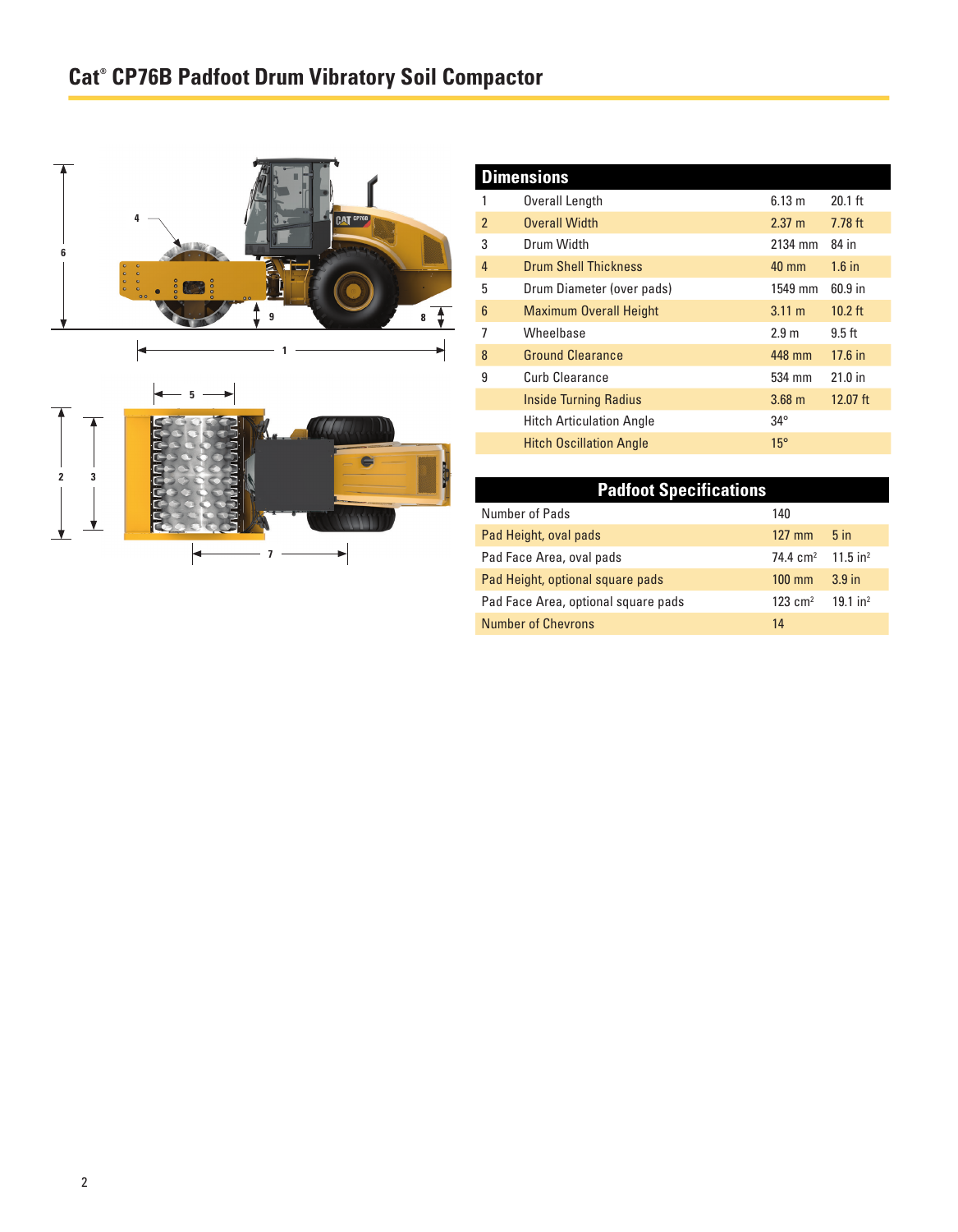## **Technical Specifications**

| <b>Engine - Power Train</b>            |                  |                       | <b>Vibratory System Specifications</b> |                  |               |
|----------------------------------------|------------------|-----------------------|----------------------------------------|------------------|---------------|
| <b>Engine Model</b>                    | Cat C7.1         |                       | Frequency                              |                  |               |
| <b>Global Emissions</b>                | US EPA Tier 3    |                       | <b>Standard</b>                        | 28 Hz            | 1680 vpm      |
| <b>EU Stage IIIA</b>                   |                  |                       | During Eco-mode Operation              | 25.5 Hz          | 1527 vpm      |
| Gross Power ISO 14396                  | 129.5 kW         | 173.7 hp              | <b>Optional Variable Frequency</b>     | 23.3-28 Hz       | 1400-1680 vpm |
| Gross Power SAE J1995                  | 130.2 kW         | 174.6 hp              | Nominal Amplitude @ 30.5 Hz (1830 vpm) |                  |               |
| Net Power 9249                         | 108.5 kW         | 145.5 hp              | High                                   | $2.1 \text{ mm}$ | $0.083$ in    |
| <b>SAE J1349</b>                       | 107.2 kW         | 143.8 hp              | Low                                    | $0.98$ mm        | $0.039$ in    |
| <b>Displacement</b>                    | 6.6L             | 402.8 in <sup>3</sup> | Centrifugal Force @ 30.5 Hz (1830 vpm) |                  |               |
| <b>Stroke</b>                          | $135 \text{ mm}$ | $5.3$ in              | <b>Maximum</b>                         | 332 kN           | 74,600 lb     |
| Bore                                   | $105$ mm         | $4.1$ in              | Minimum                                | 166 kN           | 37,300 lb     |
| Max. Travel Speed (Forward or Reverse) | $11.4$ km/h      | 7 mph                 |                                        |                  |               |

| <b>Weights</b>                       |           |           |  |
|--------------------------------------|-----------|-----------|--|
| Operating Weight w/ open platform    | 17 087 kg | 37,670 lb |  |
| Operating Weight w/ steel sun canopy | 17 182 kg | 37,879 lb |  |
| Operating Weight w/ ROPS/FOPS canopy | 17 357 kg | 38,266 lb |  |
| Operating Weight w/ ROPS/FOPS cab    | 17 677 kg | 38,971 lb |  |
| Weight at Drum w/ open platform      | 11 694 kg | 25,781 lb |  |
| Weight at Drum w/steel sun canopy    | 11 734 kg | 25,869 lb |  |
| Weight at Drum w/ ROPS/FOPS canopy   | 11 789 kg | 26,010 lb |  |
| Weight at Drum w/ ROPS/FOPS cab      | 11 924 kg | 26,288 lb |  |

\* Actual gradeability may vary based on site conditions and machine configuration. Refer to the Operation and Maintenance Manual for more information.

| <b>Service Refill Capacities</b>               |                 |            |  |  |
|------------------------------------------------|-----------------|------------|--|--|
| Fuel Tank, total capacity                      | 332 L           | 88 gal     |  |  |
| <b>Cooling System</b>                          | 28.2L           | $7.5$ gal  |  |  |
| Engine Oil w/ Filter                           | 17.4L           | $4.6$ gal  |  |  |
| <b>Eccentric Weight Housings</b><br>(Combined) | 26L             | $6.9$ gal  |  |  |
| <b>Axle and Final Drives</b>                   | 24 L            | $6.3$ gal  |  |  |
| <b>Hydraulic Tank (service refill)</b>         | 50 <sub>L</sub> | $13.2$ gal |  |  |